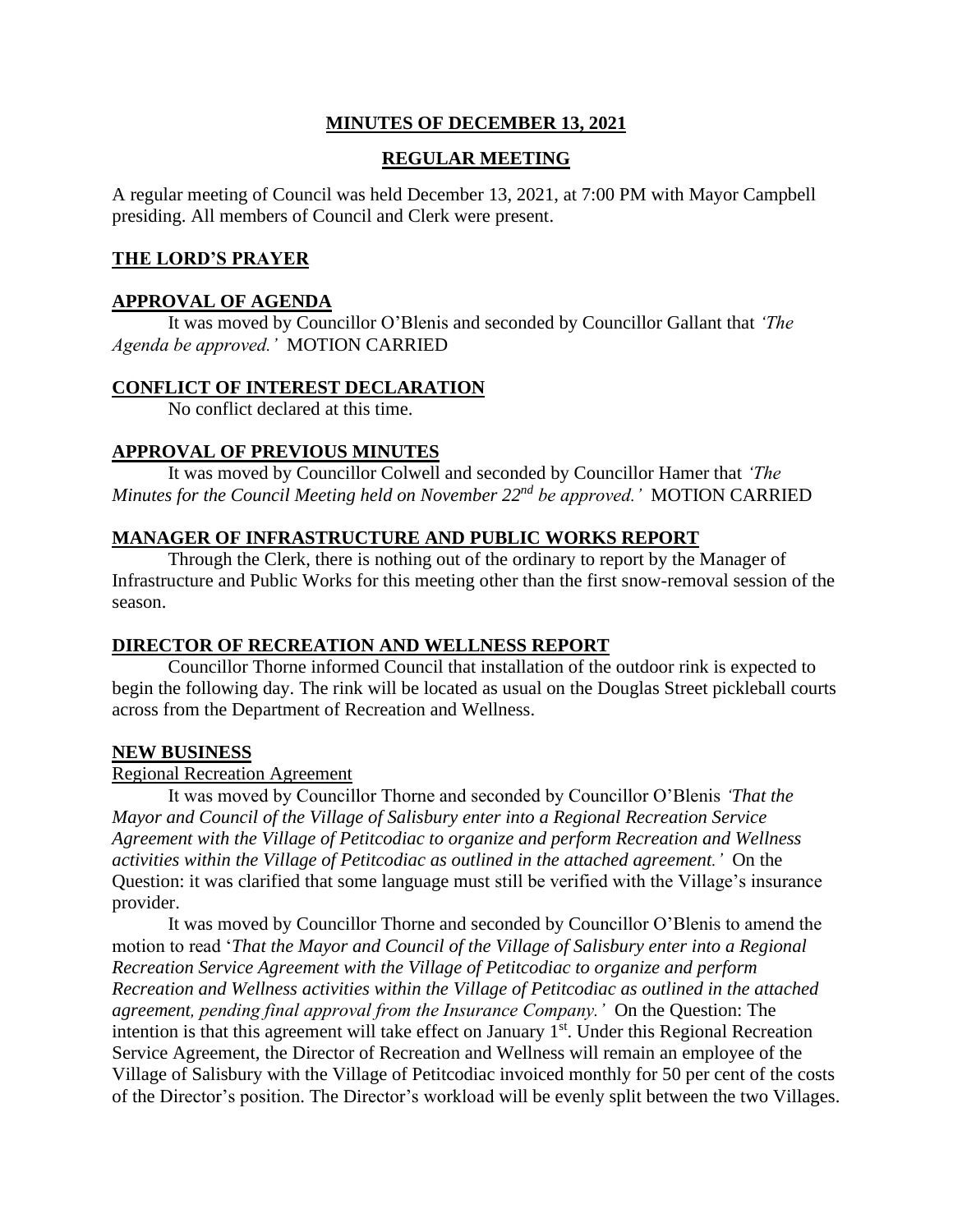As for oversight, a recreation advisory committee will be created made up of: a member selected by the Director, a member from each Village Council, and two members from each municipality for a total of seven members. Councillors suggested having accurate lists of current recreation and wellness activities in each community to ensure that no services are lost going forward, and tracking hours to ensure that each community is fairly served under this agreement. MOTION CARRIED

## Employee Manual Adjustment

It was moved by Councillor Thorne and seconded by Councillor Hamer '*That the Mayor and Council of the Village of Salisbury amend Section 5 – Holidays of the Employee Manual to indicate that all part-time non-unionized employees will be compensated for all paid Public Holidays (Statutory Holidays) as per the New Brunswick Employment Standards Act option to pay the employee an additional four per cent (4%) of their gross wages. Should the employee work on a Paid Public Holiday, the employee will be paid at one and one-half times his regular rate of pay for the hours worked in addition to the 4% of their gross wages. A part-time nonunionized employee is a person who will work for the Village of Salisbury on an hourly pay basis and includes students, temporary positions, contracted positions, and backfill for absent full-time employees.'* On the Question: it was reiterated that this change reflects the New Brunswick Employment Standards Act. When it comes to Statutory Holidays, there will be separate categories in the Village of Salisbury Employee Manual for casual part-time employees and fulltime employees. The Employee Manual will be adjusted and the Mayor will sign off on the amendment. MOTION CARRIED.

# **BUSINESS ARISING FROM MINUTES**

## Railway Trestle (Bridge)

It is expected that a meeting to be scheduled in the new year will include discussion concerning the future of the rail trestle.

## By-Law Review

A draft of a new Procedure By-Law for the Village of Salisbury will be ready for Council's consideration in the new year.

## MacDonald Road Property

Nothing to report.

## All-Terrain Vehicles

Information on the topic of all-terrain vehicle access to municipal and provincial roadways is being gathered from other municipalities that have come to agreements on this topic. It was suggested by Councillor Hamer that the Village involve Quad NB in its research. The plan is to call a meeting of stakeholders sometime in the new year.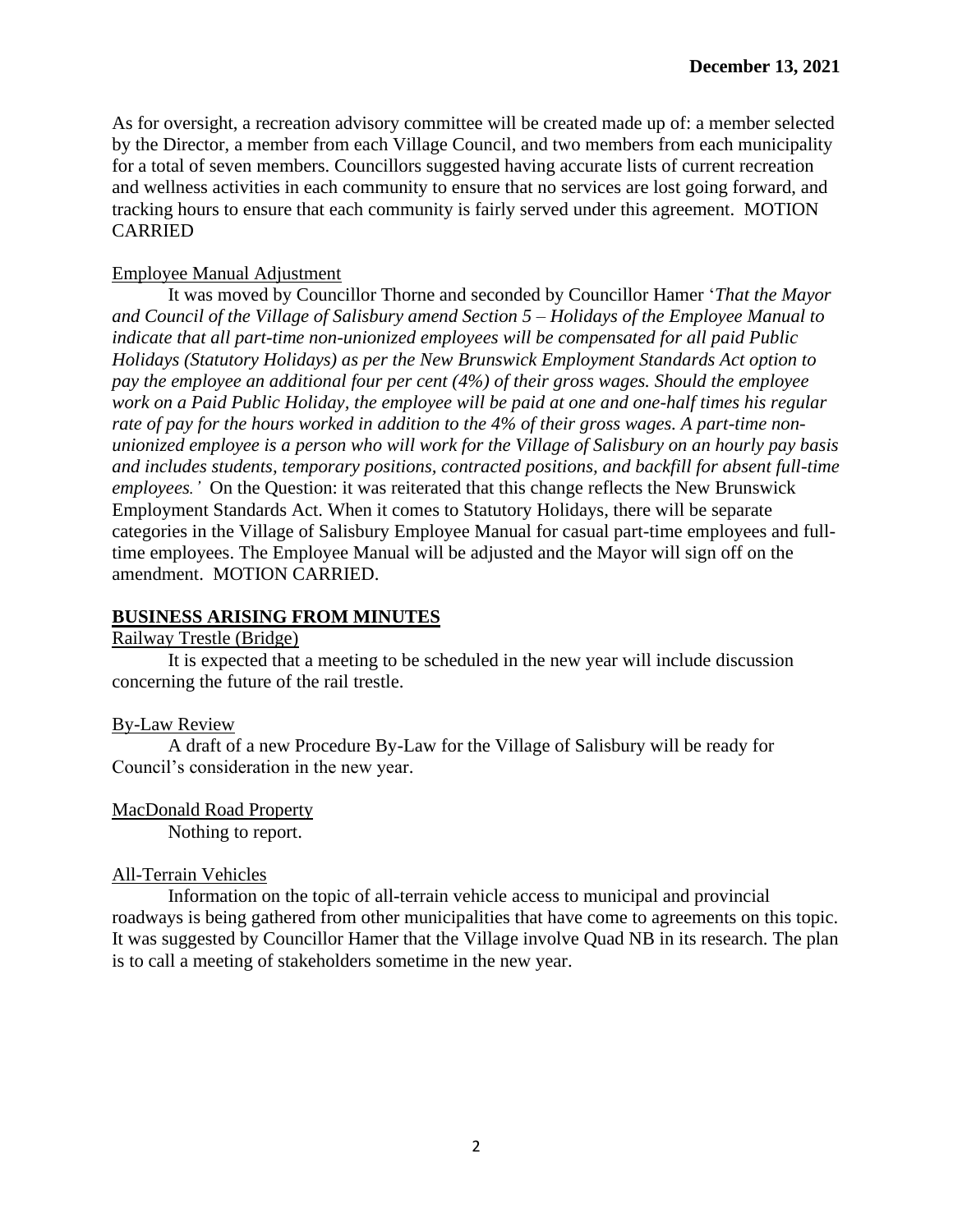# **CORRESPONDENCE**

# **The following items were discussed by accommodated and remaining correspondence placed on file:**

Southeast Regional Service Commission – Development & Building Permit List, Nov. 2021

The lone Development & Building Permit issued by Southeast Regional Service Commission for Salisbury in November was for a new tractor dealership with a showroom, parts counter, and shop. The total estimated value of this development is \$3,000,000.

#### Federation of Canadian Municipalities – FCM Membership Invoice 2022-2023

FCM membership dues for the Village of Salisbury are unchanged. The dues are based on population.

NB Environment & Local Government – Approved 2022 budgets for Salisbury

Returned to the Village from the New Brunswick Department of Environment and Local Government were the municipality's approved 2022 budgets. The budget information will be posted on the Village of Salisbury website, www.salisburynb.ca.

#### JJ Langille Consulting – Re: Risk Profile & Insurance Review for Village of Salisbury

It was recommended by consultant JJ Langille that the Village delay any further review of its insurance policy until after the province-wide local governance reform process runs its course.

## **FIRE DEPARTMENT REPORT**

Interviews for the position of Fire Chief will be taking place during the coming week, to be followed by a recommendation by the hiring committee to Council.

## **RCMP REPORT**

No report this meeting. Councillor Hamer explained that online reports made available by Southeast District RCMP offer a very broad overview of police activity in the Salisbury region, but little in the way of specifics. In his experience, speeding is a concern of many residents. Councillor Hamer also noted that for the Caledonia detachment, according to its online reporting, the majority of its highway tickets are issued in the Salisbury area of the Trans-Canada Highway.

## **MAYOR'S REPORT**

Meeting with Senior Staff – On November  $25<sup>th</sup>$ , met with Village department heads.

 $\overline{\text{Recreation and Wellness}}$  – On November 26<sup>th</sup>, met with Councillor Thorne.

Southeast Regional Service Commission – On November  $30<sup>th</sup>$ , took part in a SERSC Board of Directors meeting.

Christmas Activities – On December  $10<sup>th</sup>$ , took part in the Christmas Tree lighting ceremony at Highland Park. Expressed thanks to volunteers from Salisbury Fire Rescue and Doug Stoakley's dog team for transporting Santa Claus safely through Salisbury that evening. Earlier that same day, the Coca-Cola Santa Claus touring transport truck visited Salisbury and drew a crowd. It was also noted that Salisbury Fire Rescue participated in a Christmas parade on Homestead Road held on December 4<sup>th</sup>.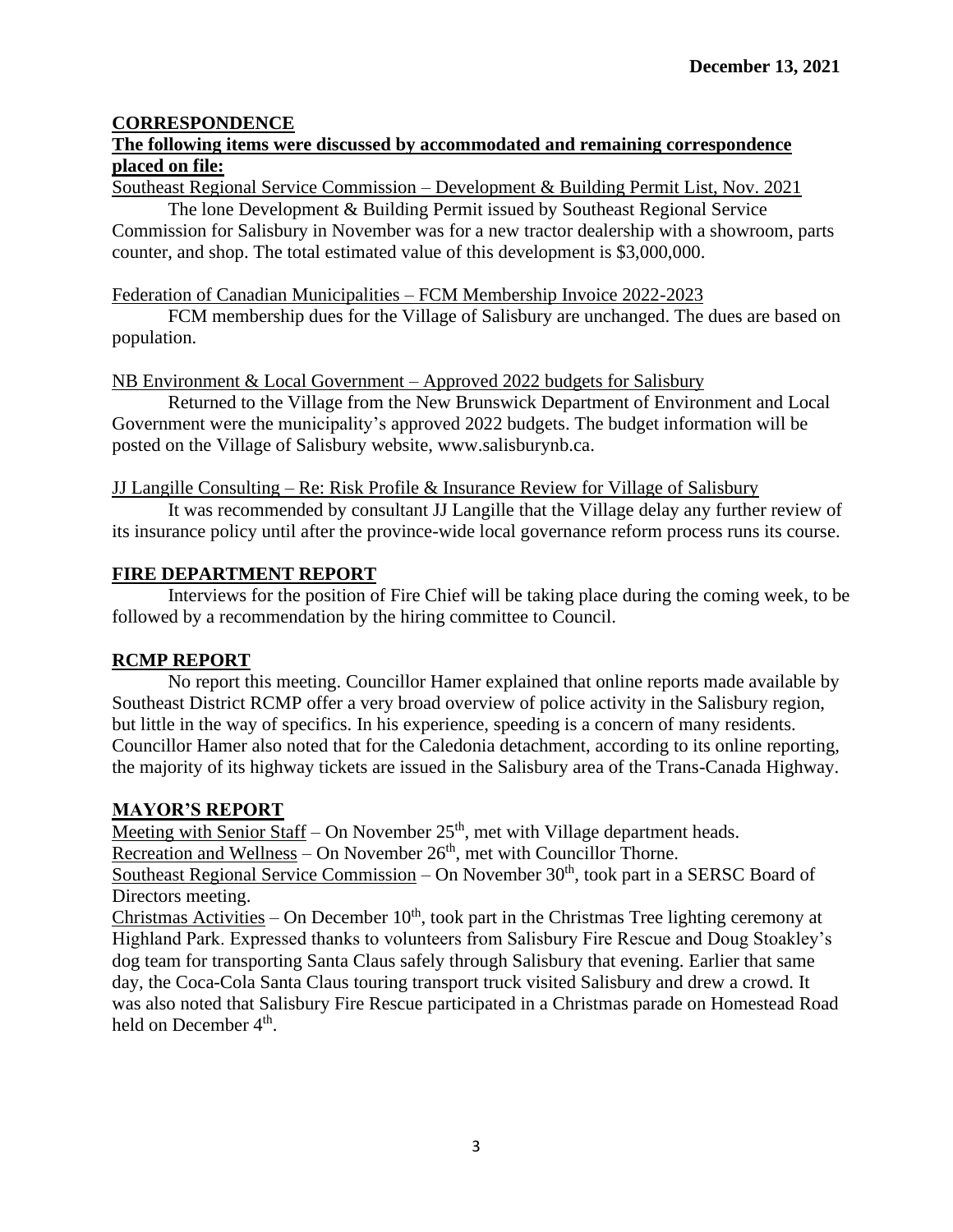Union of the Municipalities of New Brunswick – On December  $11<sup>th</sup>$ , took part in a Union of the Municipalities of New Brunswick Zone 2 meeting during which municipal reform and the local governance transition team was discussed with Local Government and Local Governance Reform Minister Daniel Allain and other top officials with the New Brunswick Department of Environment and Local Government.

Route 112 Bridge – Mayor Campbell has continued to press the New Brunswick Department of Transportation and Infrastructure for any updates regarding the condition and future of the Route 112 Petitcodiac River Bridge, which is currently restricted to one-lane traffic at reduced capacity. Emails have been sent with no response.

Merry Christmas – Wished Merry Christmas to Council and staff of the Village, also crediting Council for its hard work and achievements in less than half a year since being elected, noting that many in the community have been praising their efforts.

# **COUNCILLORS' REPORTS**

**Councillor O'Blenis**

Nothing to report.

# **Councillor Thorne**

Merry Christmas – Expressed how proud she is to sit on Council and be part of changes that benefit communities. Wished a Merry Christmas to everyone.

# **Councillor Colwell**

Merry Christmas – Praised the entire community for coming together during difficult times and supporting one another. Wished everyone a Merry Christmas.

# **Councillor Gallant**

Union of the Municipalities of New Brunswick – On December  $11<sup>th</sup>$ , attended UMNB Zone 2 meeting.

Merry Christmas – Expressed optimism for what 2022 will bring, and his pride in serving with fellow Councillors.

# **Councillor Hamer**

Merry Christmas – Wished a Merry Christmas to all. Union of the Municipalities of New Brunswick – Has been appointed to the UMNB Protective Services Committee.

# **CLERK'S REPORT**

Auditor – Has been working with the Village's Auditor in preparation for year-end. Council Meeting – The final meeting of the calendar year, expected to be a short meeting only for necessary year-end motions, will take place on Wednesday, December 29<sup>th</sup> with the exact time of the meeting to be announced.

Council Remuneration - Deadline for submission of councillors' expenses is December 14<sup>th</sup>. Merry Christmas – Extended wishes to all for a Merry Christmas.

It was moved by Councillor Thorne and seconded by Councillor Colwell to *'Have a recess.'*  MOTION CARRIED